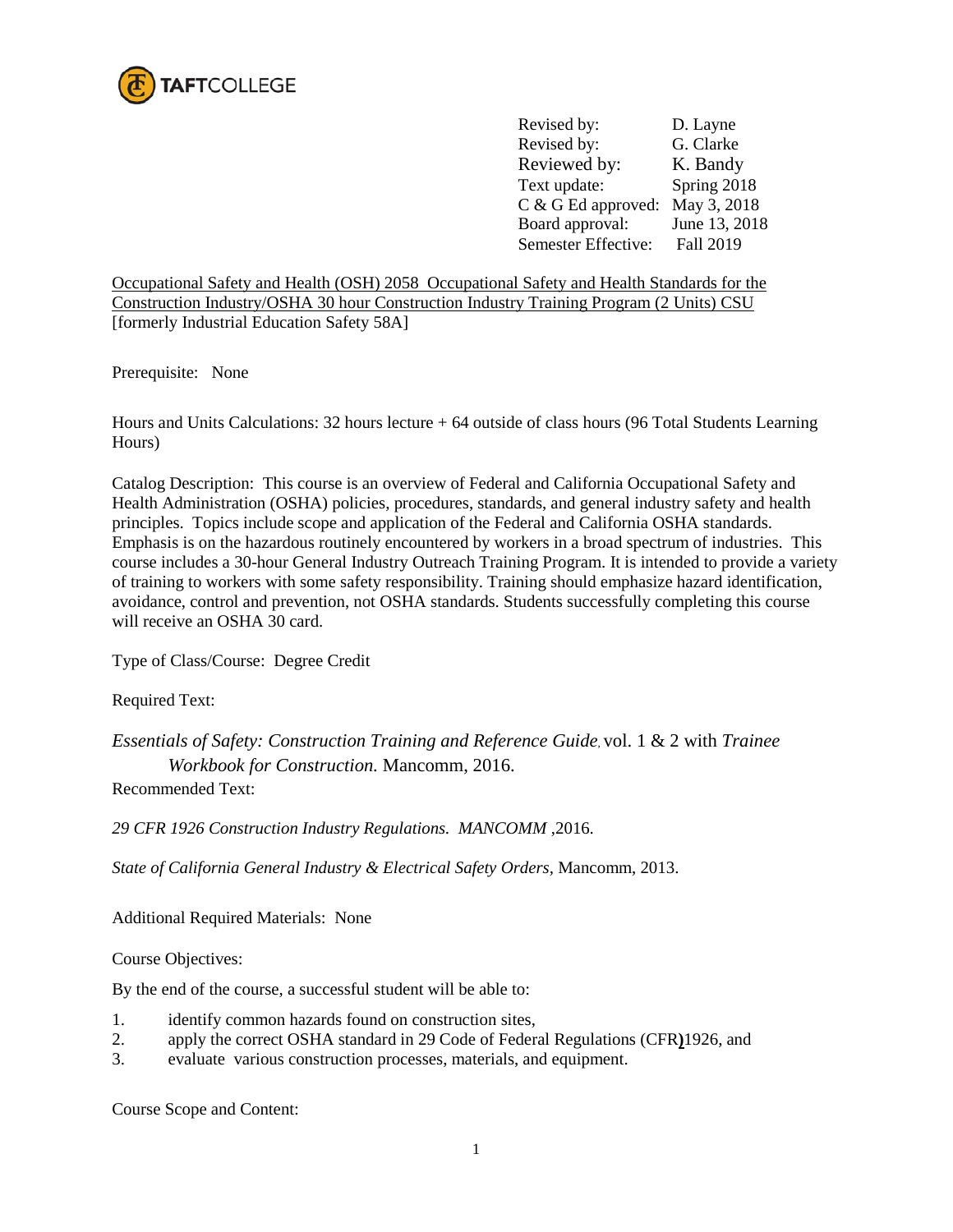

## OSHA Standards

| Unit I   |               | Introduction                             |  |  |
|----------|---------------|------------------------------------------|--|--|
|          | A.            | Inspections and Citations 1903           |  |  |
|          | <b>B.</b>     | Recordkeeping 1904 and Subpart C         |  |  |
|          | $C_{\cdot}$   | Cal-OSHA Equivalents and Differences     |  |  |
| Unit II  | Standards I   |                                          |  |  |
|          | A.            | <b>Welding Subpart J</b>                 |  |  |
|          | <b>B.</b>     | Fire Prevention Subpart F                |  |  |
|          | C.            | <b>Electrical Subpart K</b>              |  |  |
|          | D.            | Scaffolds Subpart L                      |  |  |
|          | E.            | Fall Protection Subpart M                |  |  |
|          | $F_{\cdot}$   | Cal-OSHA Equivalents and Differences     |  |  |
| Unit III | Standards II  |                                          |  |  |
|          | A.            | Signs and Barricades Subpart G           |  |  |
|          | <b>B.</b>     | Ladders and Stairways Subpart X          |  |  |
|          | $C_{\cdot}$   | <b>Cranes Subpart CC</b>                 |  |  |
|          | D.            | <b>Rigging Subpart CC</b>                |  |  |
|          | Ε.            | Cal-OSHA Equivalents and Differences     |  |  |
| Unit IV  | Standards III |                                          |  |  |
|          | A.            | <b>Excavations Subpart P</b>             |  |  |
|          | <b>B.</b>     | Hand and Portable Power Tools Subpart I  |  |  |
|          | $C_{\cdot}$   | Personal Protective Equipment Subpart E  |  |  |
|          | D.            | Health Hazards Subpart Z                 |  |  |
|          | E.            | <b>Confined Spaces Subpart AA</b>        |  |  |
|          | F.            | Cal-OSHA Equivalents and Differences     |  |  |
|          |               | <b>OSHA 30 for Construction Industry</b> |  |  |

- A. The topic requirements are as follows:
	- a. Introduction to OSHA
		- 1. OSHA has required training content for this module see **Introduction to** [OSHA.](https://www.osha.gov/dte/outreach/teachingaids.html)
		- 2. Covers workers' rights, employer responsibilities and how to file a complaint. It includes helpful worker safety and health resources. It also provides a sample weekly fatality and catastrophe report, a material data safety sheet and the OSHA Log of Work-Related Injuries and Illnesses (OSHA Form 300).
		- 3. Materials include an Instructor Guide, PowerPoint slides, student handouts, and participatory activities.
	- b. Managing Safety and Health May include Injury and Illness Prevention Programs, job site inspections, accident prevention programs, management commitment and employee involvement, worksite analysis, hazard prevention and control, accident investigations, how to conduct safety meetings, and supervisory communication.
	- c. OSHA Focus Four Hazards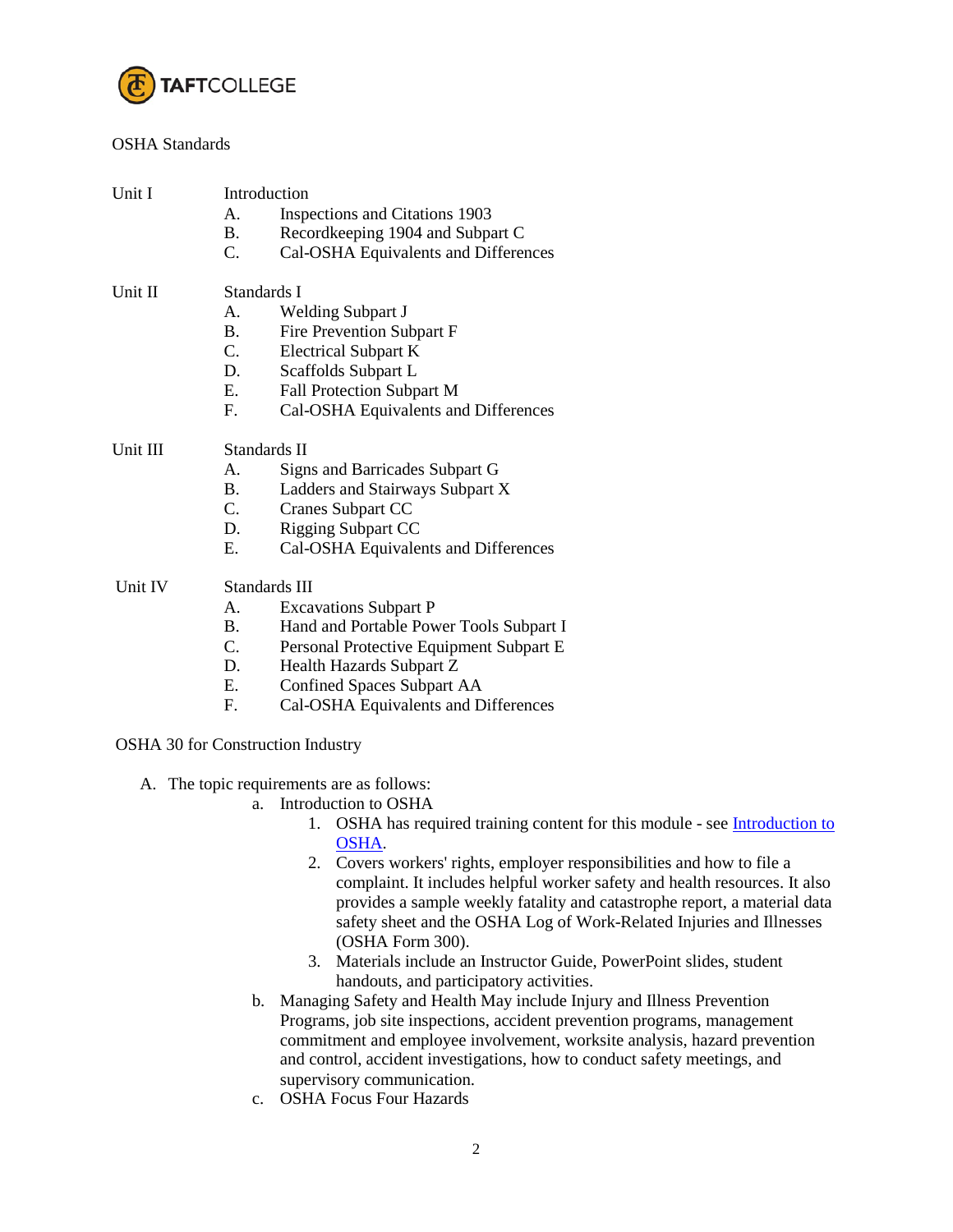

- 1. Falls (minimum one hour and 15 minutes)
- 2. Electrocution
- 3. Struck-By (e.g., falling objects, trucks, cranes)
- 4. caught-In or Between (e.g., trench hazards, equipment)

Focus Four Hazards Training Requirements

All lessons for the Focus Four Hazards are required to use the following terminal (TO) and enabling (EO) objectives:

> TO: Given current OSHA and industry information regarding construction worksite illnesses, injuries, and/or fatalities, the student will be able to recognize [fall, caught-in or between, struck-by, electrocution] hazards in construction.

Specifically for each of the focus four, the student will be able to:

- EO 1: Identify major hazards
- EO 2: Describe types of hazards
- EO 3: Protect him/herself from these hazards
- EO 4: Recognize employer requirements to protect workers from these hazards

Because these objectives are the expected student outcomes, trainers:

- 1) May not vary from these objectives when planning the training session; and
- 2) Must follow the participatory training model by applying effective training techniques;
- 3) Must make sure the objectives are measured by testing the student's achievement.
	- d. Personal Protective and Lifesaving Equipment
	- e. Health Hazards in Construction May teach noise, hazard communication, and crystalline silica or any other construction health hazard.
	- f. Stairways and Ladders -
- 2. Elective
	- a. Concrete and Masonry Construction
	- b. Confined Space Entry
	- c. Cranes, Derricks, Hoists, Elevators, & Conveyors
	- d. Ergonomics
	- e. Excavations
	- f. Fire Protection and Prevention
	- g. Materials Handling, Storage, Use and Disposal
	- h. Motor Vehicles, Mechanized Equipment and Marine Operations; Rollover Protective Structures and Overhead Protection; and Signs, Signals and Barricades
	- i. Powered Industrial Vehicles
	- j. Safety and Health Programs
	- k. Scaffolds
	- l. Steel Erection
	- m. Tools Hand and Power
	- n. Welding and Cutting
- 3. Optional Teach other construction industry hazards or policies and/or expand on the mandatory or elective topics.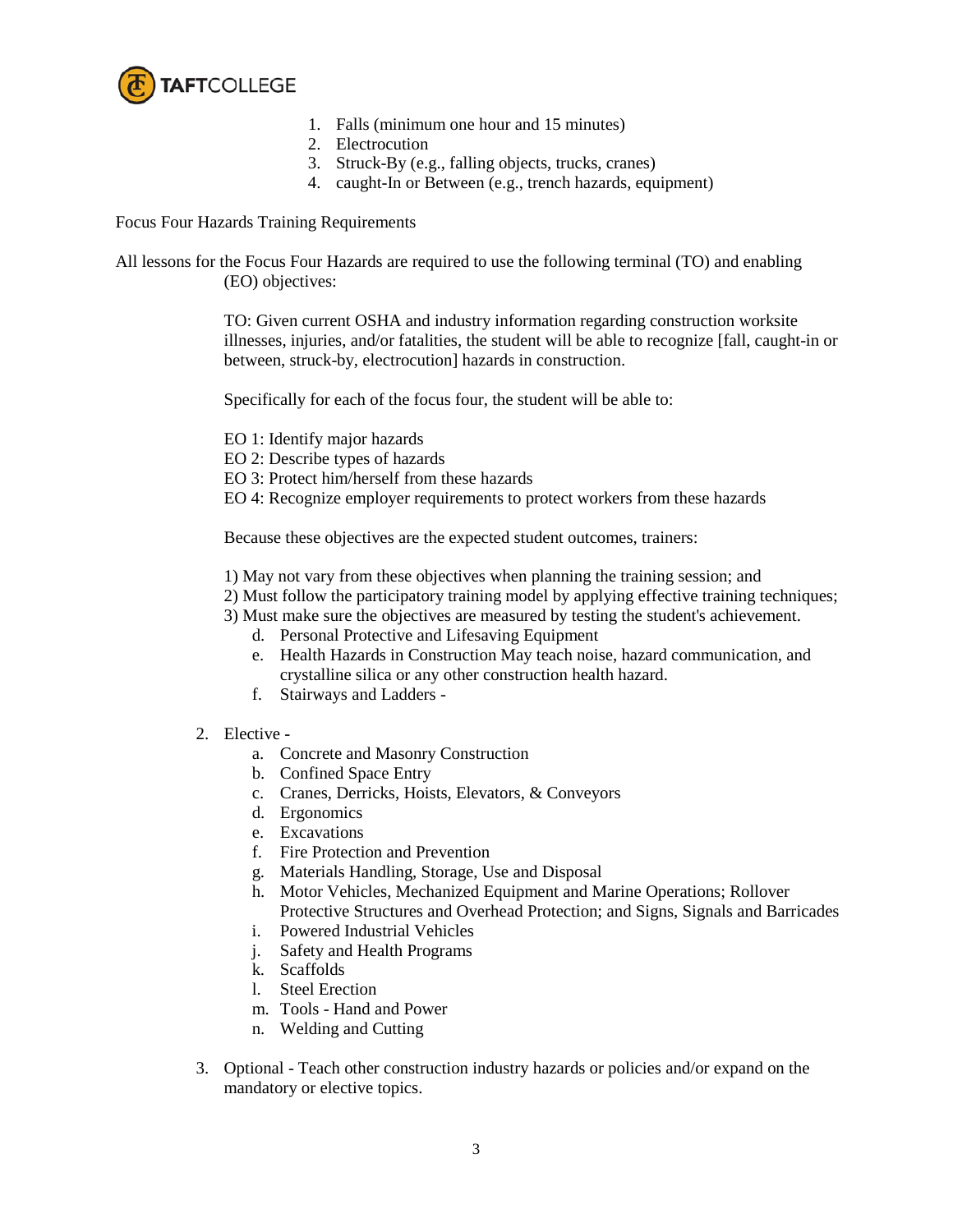

This will be at the discretion of the instructor, depending upon the audience, but will most likely expand on the elective topics.

Learning Activities Required Outside of Class:

The students in this class will spend a minimum of 64 hours outside of the regular class time doing the following:

- 1. Studying assigned text, handout materials, and class notes
- 2. Reviewing and preparing for quizzes and examinations<br>3. Reviewing case studies
- Reviewing case studies
- 4. Completing written assignments and projects

Methods of Instruction:

- 1. Lecture
- 2. In-class workshops<br>3. Test Lab
- Test Lab
- 4. Demonstrations
- 5. Case Studies

## Methods of Evaluation:

- 1. Written final exam (OSHA 30)
- 2. Written final exam (Construction Industry Standards)
- 3. Performance observation
- 4. Participation
- 5. Quizzes
- 6. Role Playing
- 7. Group Projects

Supplemental Data:

| TOP Code:                 | 095670: Indus Occupational Safe Health |
|---------------------------|----------------------------------------|
| <b>SAM Priority Code:</b> | C: Clearly Occupational                |
| Distance Education:       | Not Applicable                         |
| Funding Agency:           | Y: Not Applicable(funds not used)      |
| Program Status:           | Not Program Applicable                 |
| Noncredit Category:       | Y: Not Applicable, Credit Course       |